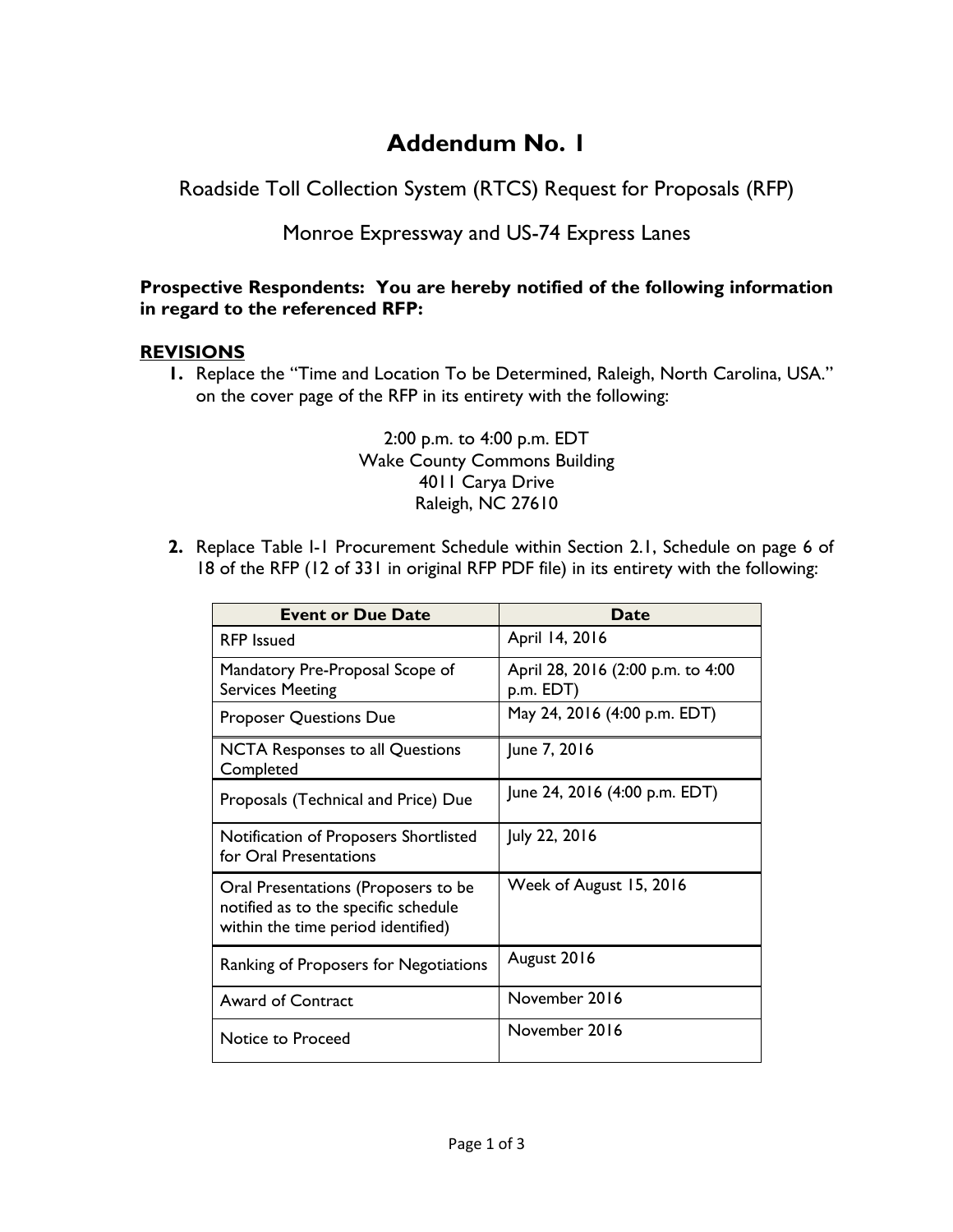**3.** Replace the third paragraph, Mandatory Pre-Proposal Scope of Services Meeting, within Section 2.1, Schedule on page 6 of 18 of the RFP (12 of 331 in original RFP PDF file) in its entirety with the following:

Mandatory Pre-Proposal Scope of Services Meeting: The NCTA will convene a mandatory Pre-Proposal Scope of Services meeting for interested firms on the date and time presented in Table I-1 Procurement Schedule. The meeting will be held at the Wake County Commons Building, 4011 Carya Drive, Raleigh, NC 27610. Attendance at the meeting is required for all Proposers who submit Proposals for the Project.

**4.** Replace Attachment 4: U.S. 74 Conceptual Plans for AET in its entirety and replace it with the updated version of Attachment 4: U.S. 74 Conceptual Plans for AET.

| 5. Replace Exhibit A – Project Implementation Schedule on pages 3 and 4 of 324 in |
|-----------------------------------------------------------------------------------|
| original Exhibits PDF file in its entirety with the following:                    |

| <b>Exhibit A - Project Implementation Schedule</b>              |                  |                  |  |  |
|-----------------------------------------------------------------|------------------|------------------|--|--|
| <b>Major Milestone Description</b>                              | <b>Projected</b> | <b>Projected</b> |  |  |
|                                                                 | <b>Start</b>     | End              |  |  |
| <b>Notice to Proceed</b>                                        | <b>Nov. 2016</b> |                  |  |  |
|                                                                 |                  |                  |  |  |
| <b>Project Kickoff Meeting</b>                                  |                  | --               |  |  |
|                                                                 |                  |                  |  |  |
| <b>Project Planning Documentation</b>                           | Nov. 2016        | Jan. 2017        |  |  |
| (Project Schedule, Project Management Plan, Master Test Plan)   |                  |                  |  |  |
|                                                                 |                  |                  |  |  |
| <b>System Design</b>                                            | <b>Nov. 2016</b> | May 2017         |  |  |
| Requirements Review / Business Rules Workshops                  | Nov. 2016        | Dec. 2016        |  |  |
| <b>Reports Design Workshops</b>                                 | Dec. 2016        | Jan. 2017        |  |  |
| <b>System Detailed Design Review</b>                            |                  | Jan. 2017        |  |  |
| <b>Bill of Materials</b>                                        |                  | Jan. 2017        |  |  |
| Third Party Hardware and Software Documentation Submitted       |                  | Jan. 2017        |  |  |
| Draft System Detailed Design Document (SDDD) Approved           |                  | Feb. 2017        |  |  |
| Final System Detailed Design Document (SDDD) Submitted          |                  | Mar. 2017        |  |  |
| RTCS Installation Design and Documentation Package Approved     |                  | Apr. 2017        |  |  |
|                                                                 |                  |                  |  |  |
| System Development, Installation and Test (US-74 Express Lanes) | QI 2017          | <b>QI 2018</b>   |  |  |
| Software Development                                            | Jan. 2017        | May 2017         |  |  |
| <b>System Formal Demonstration</b>                              |                  | Feb. 2017        |  |  |
| System HW & SW Procurement                                      | Feb. 2017        | Mar. 2017        |  |  |
| Factory Acceptance Test (FAT)                                   | May 2017         | Jun. 2017        |  |  |
| Final Installation Plan Approved                                |                  | Jul. 2017        |  |  |
| Installation and Testing of US-74 Tolling Location              | Aug. 2017        | Sep. 2017        |  |  |
| Onsite Installation Test (OIT)                                  | Oct. 2017        | Nov. 2017        |  |  |
| <b>NCTA CSC Back Office Interface Test</b>                      |                  | Dec. 2017        |  |  |
| Installation and Commissioning Test                             | Dec. 2017        | Feb. 2018        |  |  |
| Maintenance Plan                                                |                  | Jan. 2018        |  |  |
| <b>Training Complete</b>                                        |                  | Feb. 2018        |  |  |
| US-74 Express Lanes Go-Live (Time of Day Pricing)               |                  | 3/1/2018         |  |  |